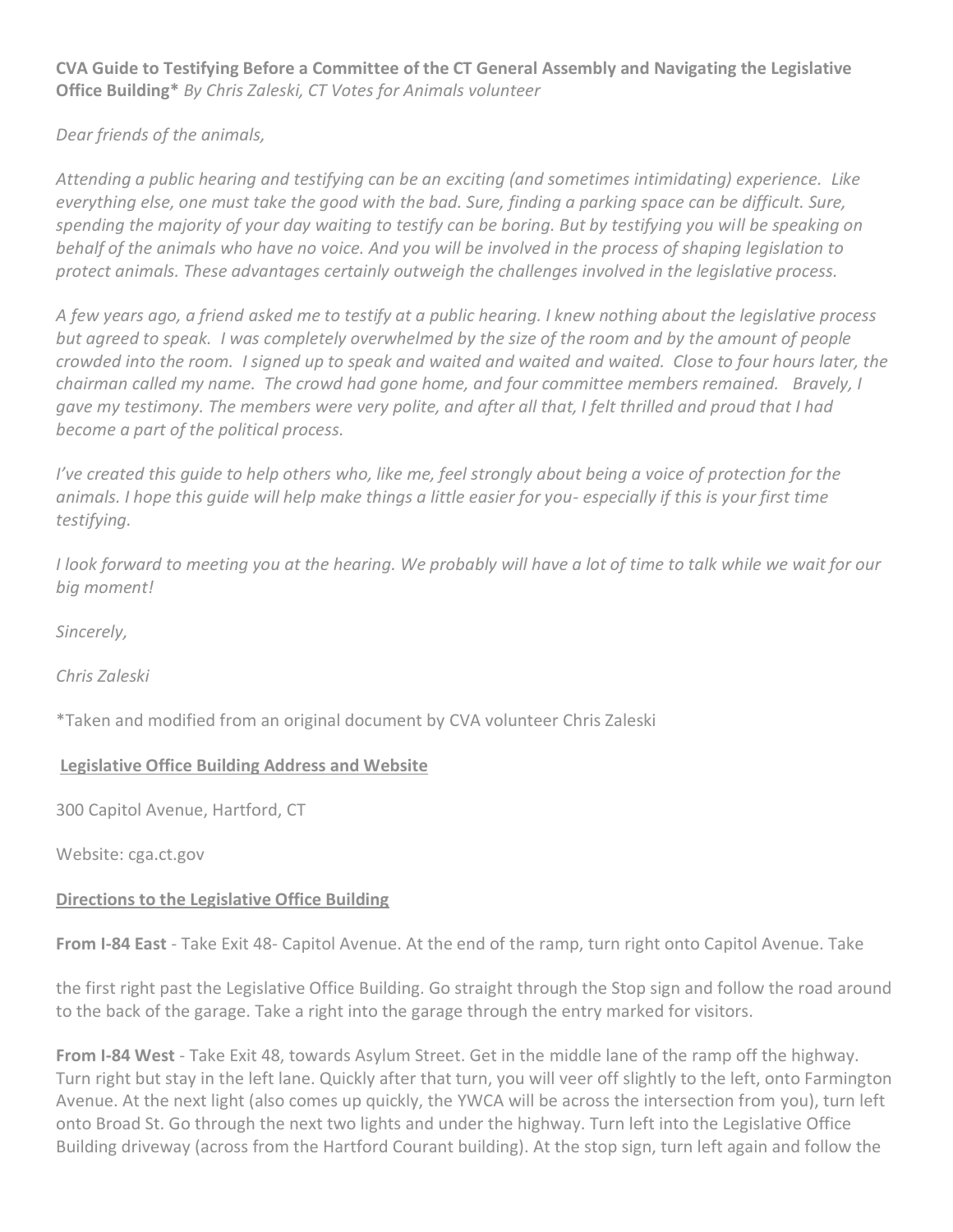road to the back of the garage. Take a right through the entry marked for visitors. **From I-91 North or South** - Take Exit 29A, Capitol Avenue. Follow the short highway to the end (it curves a

lot). Do not take any of the exits. You will come to Pulaski Circle. Travel halfway around the circle and take a

right onto Elm Street. Go to the end of Elm Street and turn left at the light; y ou will be facing the Capitol building. Follow the street as it curves to the right around the Capitol (notice the statue of Lafayette on

your left). Go straight through the next two lights. Take the first right past the Legislative Office Building. Go straight through the Stop sign and follow the road around to the back of the garage. Take a right into the garage through the entry marked for visitors.

## **Parking at the Legislative Office Building**

Finding parking during the legislative session is very difficult. Limited, free parking is available in the

Legislative Office Building Garage's first floor. To get a space, you must arrive very early. Once parked, you can walk outside and follow the sidewalk into the building, or go up to the third floor of the garage and continue over the skywalk into the building. Guides are at both entrances.

Free, public parking is available on Hungerford Street, directly across Capitol Avenue from the LOB

driveway. Check the signs to be sure on which side of the street parking is allowed that day.

There is a private garage for parking on Oak Street (diagonally across from the LOB off Capitol Avenue) in the CT Education Association Building (across from the CT Supreme Court and Library). It costs money, but it is often the best option.

## **Once Inside the Building**

CVA sends out Action Alerts when people are needed to testify in support of a particular bill. The CVA Action Alerts will provide you with talking points and detail the rules governing the hearing, sign up plans and other pertinent information.

If you are testifying in person, once inside the building, find the committee room assigned to the public hearing. There is a guard right at the front door who can direct you.

Testimony can be sent electronically in advance of the hearing. It is the best way to get your statement seen by Committee members. The electronic address is on the Committee website or CVA will let people know where to send comments. Gone are the days when paper copies of your statement are needed. CVA will let you know if there are any changes prior to the start of the hearing.

Sign up for the hearing varies and depends on how many bills the Committee intends to hear. Sign up usually begins at 9:00 a.m. for morning hearings. The first hour of the hearing is reserved for public officials, other legislators, agency representatives, other elected officials. Then the committee chairs begin calling speakers from the public.

You will have only 3 minutes, but do not go over. A bell will ring when your time is up.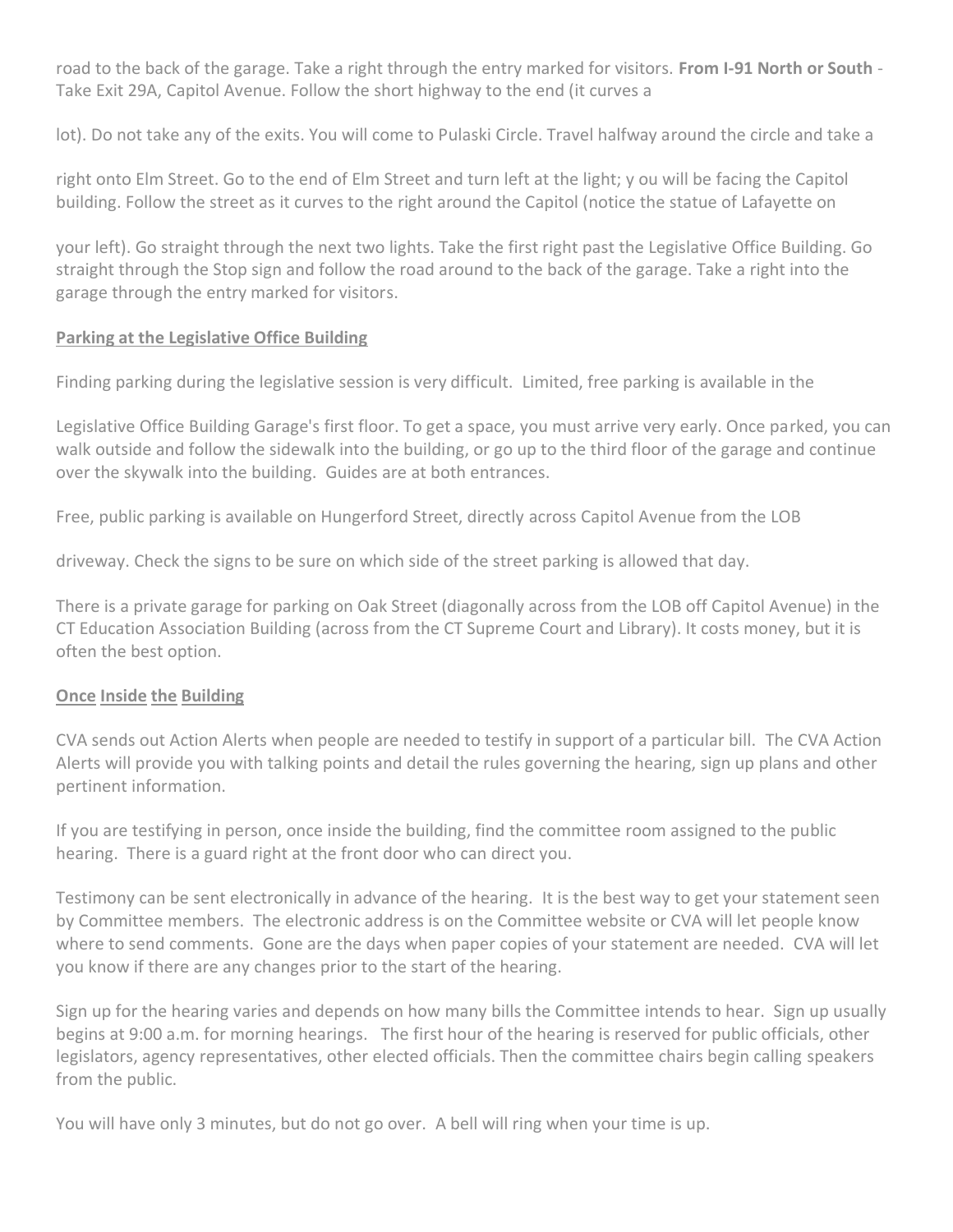After your three minutes, committee members may have questions for you. Answer briefly and accurately. If you don't know an answer, say so and tell them that you will get back to them. Be polite and respectful.

# **Writing Testimony**

The following pages provide you with an example of a recently written testimony by a CVA representative. You can find all CVA's statements for all of 2019 bills on its website: [https://www.ctvotesforanimals.org/cva\\_bill\\_tracking\\_and\\_testimony](https://www.ctvotesforanimals.org/cva_bill_tracking_and_testimony) We also provide a template that you can use as a guide when creating your written testimony.

## **Written Testimony vs. Oral Testimony:**

The written testimony, which will be given to the committee members, is more detailed. The oral testimony is what you actually say to committee members.

You should not read your written testimony. While your oral testimony should be in line with your written testimony, it should be less formal, more natural. Whether sharing relevant personal experiences or professional expertise, you should look at the committee members while testifying and speak with conviction. *Remember, legislators spend all day listening to testimony. When you have your few minutes to testify, do so with heart instead of reading from a script. It will make a big difference.*

# **Statement of Jo-Anne R Basile, Executive Director, Connecticut Votes for Animals In Opposition to A State Sales Tax on Veterinary Services (SB-877) Joint Committee on Finance, Revenue and Bonding**

#### **March 15, 2019**

Senate Co-Chairman John Fonfara and House Co-Chair Jason Rojas, honorable members of the Finance, Revenue and Bonding Committee.

CT Votes for Animals is a grass roots animal advocacy organization representing 3,000 citizens across the State of Connecticut. CVA members care deeply that Connecticut provides a safe and humane environment for all its animals. CVA speaks up for animals as a reminder to the public that a compassionate world is good for all and one in which we should all want to live.

CT Votes for Animals is strongly opposed to Governor Lamont's proposal to tax veterinary services for the hundreds of thousands of pets and their owner/guardians in the State. It was just a brief 4 years ago when then Governor Malloy proposed the same sales tax. It is astonishing that the budget office heard none of the cries by thousands of CT residents who said don't tax my pet's health care.

While it might seem to make common sense apparently it bears repeating. The overwhelming majority of pet owners consider their pet "family". Indeed for some their pet is their lifeline, for isolated seniors and others it is their trusty companion. Do not be confused. Pets are not a luxury and the medical services they require are not discretionary.

Veterinary medical care is critical for the health and safety of all animals. Services run the gamut from inoculating against communicable diseases, spay and neutering to control animal over populations to medical services for the treatment of illnesses, palliative care for a sick animal in distress. And very few residents carry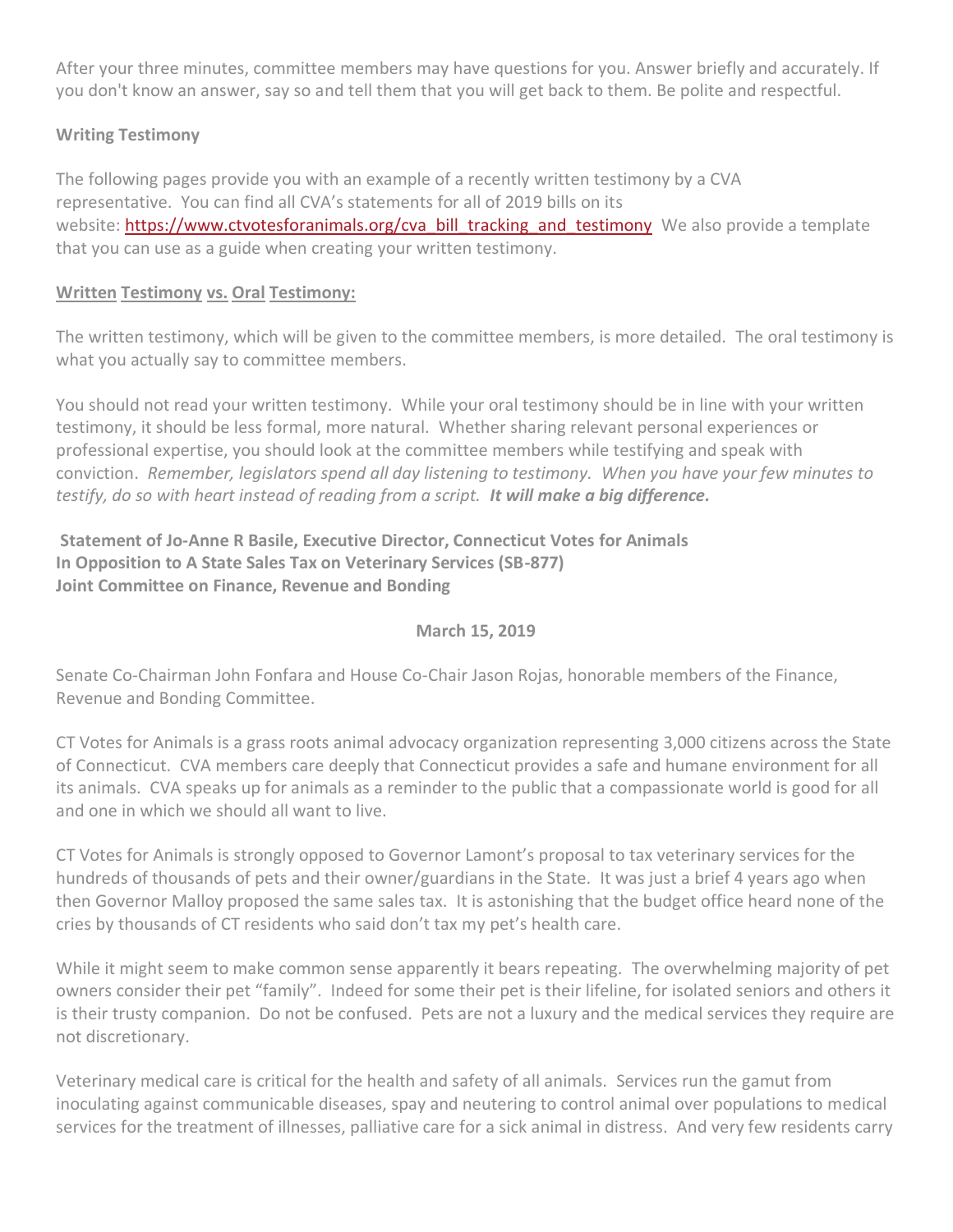health insurance for their pets. While it is a growing area, in reality, pet insurance is just too expensive for most of Connecticut's pet owners.

Today, many pet guardians juggle the costs associated with caring for their pet. Adding even more to their expenses, risks people walking away from getting necessary medical care for their pet. Unlike some of the other services targeted in the Governor's bill, medical care for animals is not discretionary and it certainly is a not a luxury. It is a necessity and oftentimes a difficult cost for owners to meet. Imposing a sales tax on medical services for animals is an additional burden to Connecticut residents that will have negative consequences. And for those in most economic distress the additional costs will only give further reason to avoid or reduce those services. It also means that some animal owners will be forced to make very difficult decisions: forego treatment, skip vaccinations, or decline diagnostic tests, even though these services may prolong life or reduce suffering.

CT Votes for Animals wants to emphasize that the proposal before you is about taxing *medical services for sentient beings.* And this tax can and will have a negative impact in the on-going health of animals. CT Votes for Animals strongly urges you to remove this tax from those you consider. In the immortal words of Mahatma Gandhi "The greatness of a nation and its moral progress can be judged by the way its animals are treated." Thank you for the opportunity to submit testimony.

### **TESTIMONY TEMPLATE**

**Testimony In (SUPPORT OF or OPPOSITION TO) House Bill No. xxxx**

**YOUR NAME, TOWN**

#### **YOUR ORGANIZATIONAL AFFILIATION, IF ANY**

Senator <Chair Name>, Representative <Co-Chair name> , I would like to thank the Environmental Committee for the Opportunity to express my concerns on House Bill xxx, <Name of the Bill>.

I am a registered voter in YOUR TOWN, and I am a SPECIFIC ROLE IN AFFILIATED ORGANIZATION (IF ANY).

WHY YOU CARE ABOUT THIS BILL, AND WHY COMMITTEE MEMBERS SHOULD SUPPORT/OPPOSE IT.

Examples (please use your own language/experiences/expertise):

*Example one – speak to first hand experiences*

*Another example if possible*

This bill would allow <BASED ON YOUR EXAMPLES, DESCRIBE HOW THIS BILL WILL HELP/HURT ANIMALS> .

THE USE OF BULLETS HELPS ORGANIZE YOUR THOUGHTS: XXX

XXX XXX XXX

INCLUDE A PERSONAL STORY THAT IS COMPELLING TO LAWMAKERS. END WITH A CALL TO ACTION REGARDING THE LEGISLATION: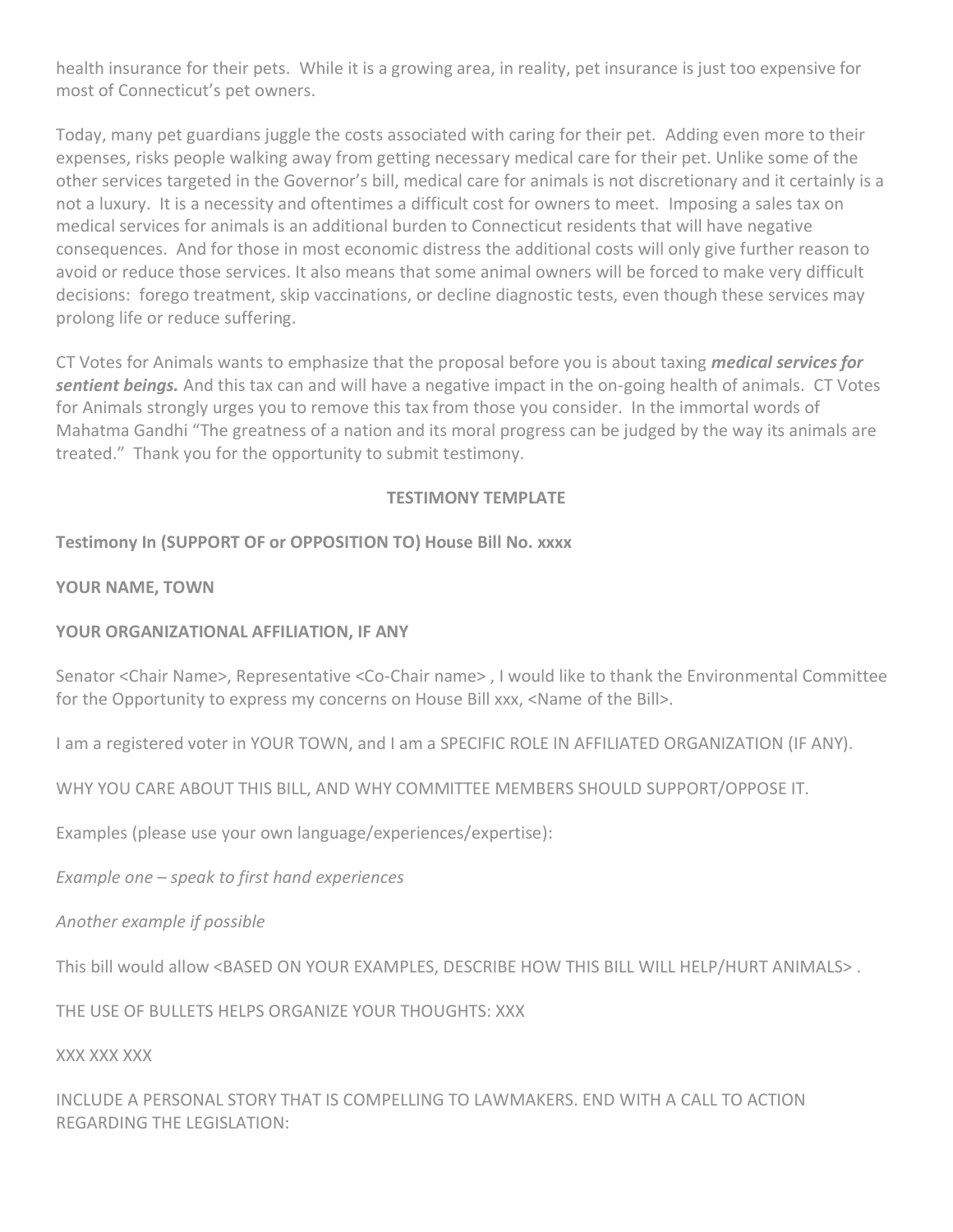E.g.,

*Please protect the constitutional rights of citizens – please do not allow animal rescuers to be treated like criminals.*

*I urge you (not or to) vote for this legislation.*

Thank you for opportunity to testify (or submit testimony) today,

INCLUDE YOUR NAME & ADDRESS.

# **Be Constructive While Waiting**

There is often a lot of time to kill while waiting for your turn to testify. So, make the best of it. Here are some tips on what you can do while you wait:

# **Observe others and practice your testimony**

This is a great time to watch others give their testimony. Practice your message, your timing and perfect it. In this respect, the time you have to wait benefits you – by the time it's your turn, you will have perfected your tes timony!

Also, if you hear another witness give testimony with which you do not agree, you can make a note for yourself and mention the fact that you disagree during your testimony. As long as you're respectful, it's very important that you share what you believe is the whole story with committee members.

## **Meet – and "lobby" – your legislator.**

Know your legislators (representative and senator)! If you see them, approach them and

introduce yourself – do not be intimidated. They welcome input from constituents. In fact, if **you have a chance to speak to them, be sure to tell them what bills you are supporting or opposing**

**at the hearing , and ask them if you can count on them for their vote.** *There is nothing wrong with politely trying to get a commitment (be it to support or oppose a bill) from a legislator – professional lobbyists do this every day.*

## **Leave a personal note**

Find out where your Senator's and Representative's offices are and leave a note. Legislators have aides who can help you make sure your note gets into your lawmaker's hands.

Your note can be simple: "*Dear Senator So-and-so, I was waiting to testify at the Environment Committee's public hearing today and thought I would stop by to introduce myself. I strongly support Bill No. 12345 (An Act to Protect Puppies and Kitties), and I hope you will help to get this important piece of legislation passed.*" (Be sure to leave your address so they know you're a constituent).

Your note accomplishes three things: